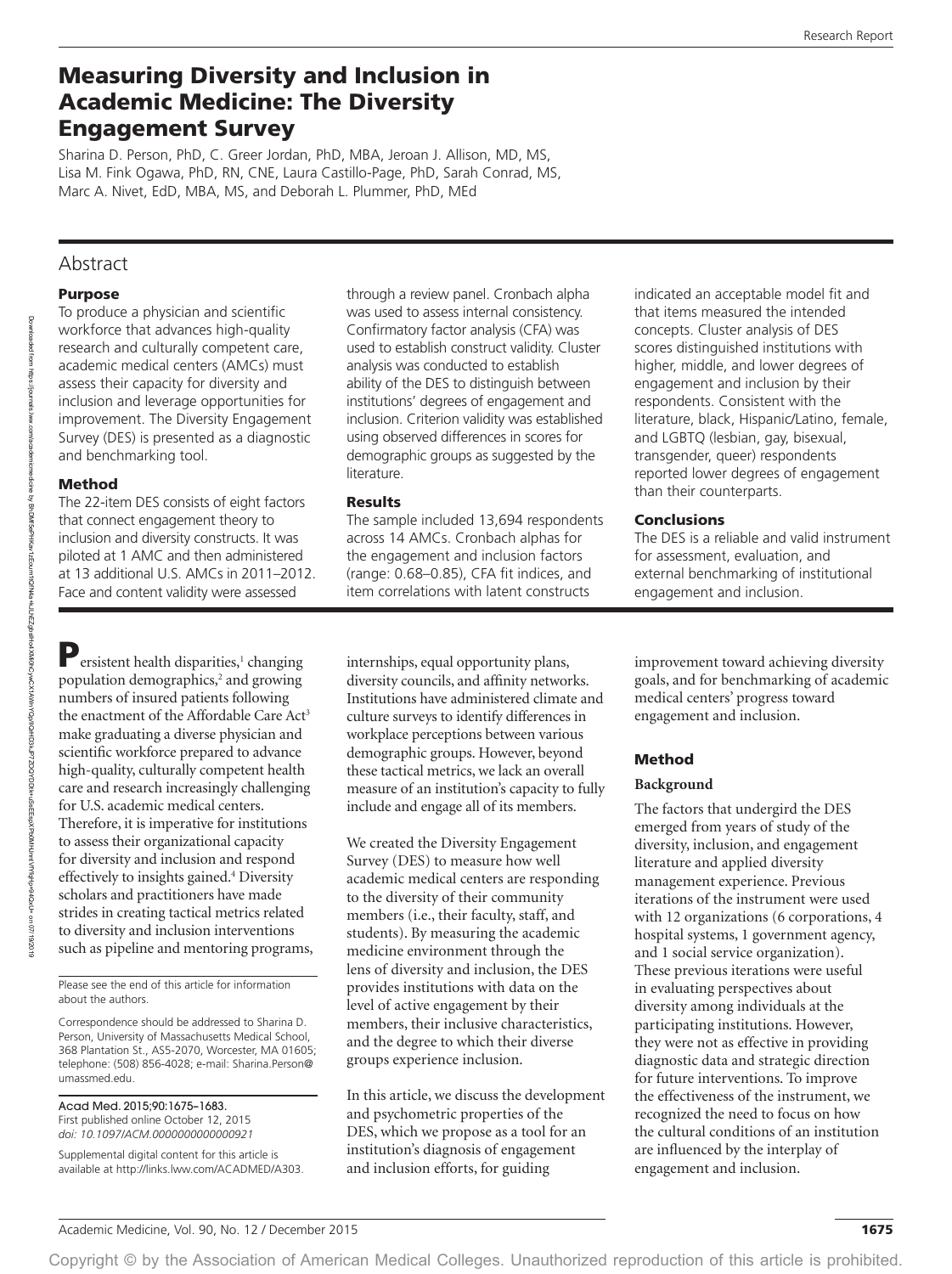### **Conceptual underpinnings of the DES**

Unlike culture, climate, or general purpose engagement surveys—which are widely used in academic medical settings for assessing individuals' perceptions of their own psychosocial experiences within an institution—the DES is designed to reveal the aspects of institutional culture and social dynamics related to engagement and inclusion that have been shown to be the most strongly related to productivity and employee retention.<sup>5,6</sup>

Within the DES framework (described below), *diversity* is conceptualized as encompassing all aspects of human differences and is viewed as a core value that embodies inclusiveness, mutual respect, and awareness of multiple perspectives.7 *Inclusion* is conceptualized as a set of social processes that influence an individual's access to information and sense of belonging, job security, and social support received from others.<sup>8,9</sup> Without an institutional culture that supports the inclusion of the differences in perspectives, life experiences, and knowledge that individuals bring to the institution, the full potential of diversity cannot be realized.4

Engagement of every member of the institution is the foundation on which a truly inclusive academic medical center is built. Successful employee *engagement* is derived from meeting the basic intellectual and emotional needs of workers.<sup>10-14</sup> Engagement results from cultural conditions that foster a shared sense of the *vision and purpose* of the organization as well as *camaraderie* and *appreciation* of employees' contributions to the institution. A sense of vision and purpose provides employees with a compelling reason to contribute to the organization's mission. Camaraderie gives employees a sense of belonging and provides them with opportunities to reach out and personally connect with those around them. Appreciation recognizes individuals' contributions and values what each person brings to the organization. These are conditions for building inclusion within a diverse workforce as well as encouraging people to bring their full creative and innovative talents into the workplace.12,15,16

### **The DES framework**

We identified eight engagement and inclusion factors, which formed our framework for developing the DES:

- 1. *Common purpose:* Individuals experience a connection to the mission, vision, and values of the organization.
- 2. *Trust:* Individuals have confidence that the policies, practices, and procedures of the organization will allow them to bring their best and full self to work.
- 3. *Appreciation of individual attributes:* Individuals perceive that they are valued and can successfully navigate the organizational structure in their expressed group identity.
- 4. *Sense of belonging:* Individuals experience their social group identity as being connected with and accepted in the organization.
- 5. *Access to opportunity:* Individuals perceive that they are able to find and utilize support for their professional development and advancement.
- 6. *Equitable reward and recognition:* Individuals perceive the organization as having equitable compensation practices and nonfinancial incentives.
- 7. *Cultural competence:* Individuals believe the institution has the capacity to make creative use of its diverse workforce in a way that meets business goals and enhances performance.
- 8. *Respect:* Individuals experience a culture of civility and positive regard for diverse perspectives and ways of knowing.

### **The DES instrument**

We proposed survey items derived from a review of literature and our own experience in the field relative to the framework's factors. The final DES consisted of 22 items chosen to reflect the eight engagement and inclusion factors (see Table 1). Each item was created to capture the essence of the relationship between the institution and its members, not individuals' perceptions about how they, and those who share a group identity with them, perceive or experience institutional practices. All items were written in the first person and phrased positively. We also included a final open-ended question ("If you wish, please provide additional comments on the diversity and inclusion efforts") to provide the respondents the opportunity to express any concerns, insights, or experiences related to their institutional context.

All responses on the 22-item instrument were scored on a 5-point Likert scale  $(5 =$ strongly agree to  $1 =$  strongly disagree). Respondents could indicate if they were unable to evaluate an item. Items that respondents were unable to evaluate were scored as 3 (neither agree nor disagree) in our analysis. Because of the small number of items, any significant concerns about participant acquiescence bias were dismissed.

In addition, the DES collected data on the characteristics of the respondents and their environment that may be useful in interpreting findings about diversity and inclusion:

- internal dimensions: race, ethnicity, age, gender, sexual orientation, and physical ability;
- • external dimensions: religion, work experience, and languages spoken; and
- organizational dimensions: management status, functional level/ classification, division/department, unit/group, work location, and seniority.

### **Pilot testing and survey implementation**

Face and content validity of the survey were assessed and improved through a review panel consisting of representative respondents at the home medical institution of one of the authors. The same survey was piloted at an academic medical center in March 2011. After the pilot, an invitation to participate in the survey benchmarking process was sent through the Association of American Medical Colleges (AAMC) and the Group on Diversity and Inclusion to all AAMC member institutions. The survey was subsequently administered to 13 additional U.S. academic medical centers from March 2011 through April 2012. The participating academic medical centers were offered the instrument at no cost to their institution and were provided access to their survey results in aggregate form with the understanding that their results would be used to validate the instrument and create benchmark data. Data were collected, compiled, and provided to our research team by an external provider of survey management services.

The institutional review board of the University of Massachusetts Medical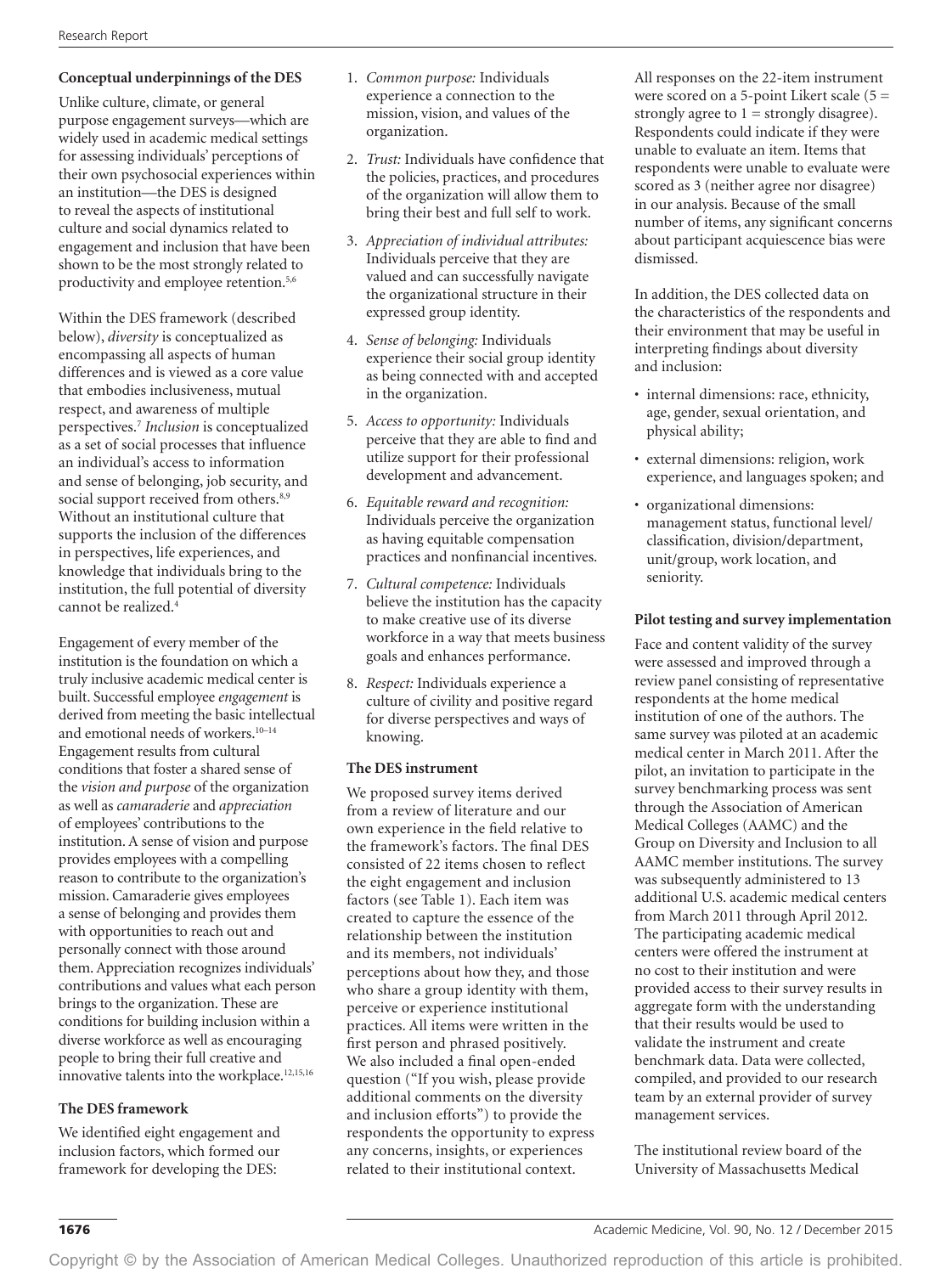## Table 1

#### Diversity Engagement Survey (DES) Items Mapped to Engagement and Inclusion Factors, With Confirmatory Factor Loadings and Cronbach Alphas<sup>a</sup>

| Factor                                      | <b>Item</b><br>no. | <b>Item</b>                                                                                                                         | Confirmatory<br>factor loading | <b>Cronbach</b><br>alpha |  |
|---------------------------------------------|--------------------|-------------------------------------------------------------------------------------------------------------------------------------|--------------------------------|--------------------------|--|
| Common<br>purpose                           | 4                  | I feel that my work or studies<br>contribute to the mission of the<br>institution.                                                  | 0.57                           | 0.68                     |  |
|                                             | 17                 | I feel connected to the vision, mission<br>and values of this institution.                                                          | 0.76                           |                          |  |
| Access to<br>opportunity                    | 5                  | This last year, I have had opportunities<br>at work/school to develop<br>professionally.                                            | .<br>0.71                      | 0.77                     |  |
|                                             | 9                  | There is someone at work/school who<br>encourages my development.                                                                   | 0.76                           |                          |  |
| Equitable<br>reward and<br>recognition      | 10                 | I receive recognition and praise for my<br>good work similar to others who do<br>good work at this institution.                     | 0.79                           | 0.77                     |  |
|                                             | 16                 | In my institution, I am confident that<br>my accomplishments are compensated<br>similar to others who have achieved<br>their goals. | 0.74                           |                          |  |
| Cultural<br>competence                      | 7                  | In this institution, I have opportunities<br>to work successfully in settings with<br>diverse colleagues.                           | 0.7                            | 0.81                     |  |
|                                             |                    | 11 I believe my institution manages<br>diversity effectively.                                                                       | 0.76                           |                          |  |
|                                             | 15                 | In my institution, I receive support<br>for working with diverse groups and<br>working in cross-cultural situations.                | 0.74                           |                          |  |
|                                             | 20                 | In this institution, there are<br>opportunities for me to engage in<br>service and community outreach.                              | 0.64                           |                          |  |
| Trust                                       | $\mathbf{1}$       | I trust my institution to be fair to all<br>employees and students.                                                                 | 0.76                           | 0.85                     |  |
|                                             | 13                 | If I raised a concern about<br>discrimination, I am confident my<br>institution would do what is right.                             | 0.81                           |                          |  |
|                                             | 19                 | I believe that in my institution<br>harassment is not tolerated.                                                                    | 0.75                           |                          |  |
| Sense of                                    | 6                  | At work/school, my opinions matter.                                                                                                 | 0.75                           | 0.70                     |  |
| belonging                                   | 14                 | I consider at least one of my co-<br>workers or fellow students to be a<br>trusted friend.                                          | 0.45                           |                          |  |
|                                             | 21                 | I feel that I am an integral part of my<br>department or school.                                                                    | 0.68                           |                          |  |
| Appreciation<br>of individual<br>attributes | 3                  | I am valued as an individual by my<br>institution.                                                                                  | 0.81                           | 0.81                     |  |
|                                             | 8                  | Someone at work/school seems to care<br>about me as an individual.                                                                  | 0.66                           |                          |  |
|                                             | 22                 | The culture of my institution is<br>accepting of people with different ideas.                                                       | 0.8<br>                        |                          |  |
| Respect                                     | 2                  | The leadership of my institution<br>is committed to treating people<br>respectfully.                                                | 0.81                           | 0.83                     |  |
|                                             | 12                 | In my institution, I experience respect<br>among individuals and groups with<br>various cultural differences.                       | 0.73                           |                          |  |
|                                             | 18                 | I believe that my institution reflects a<br>culture of civility.                                                                    | 0.82                           |                          |  |
| Overall                                     |                    |                                                                                                                                     |                                | 0.96                     |  |

a The Diversity Engagement Survey was administered in 2011–2012 to 14U.S. academic medical centers with a total of 13,694 respondents.

School provided an exemption waiver for the study in February 2011. The survey was implemented in a voluntary, anonymous manner to all participating institutions' employees, including faculty, staff, and administrators, as well as students. Completion of the survey constituted consent. No incentives were provided for participation.

### **Statistical analysis**

Quantitative analyses were performed using SAS 9.3 (SAS Institute Inc., Cary, North Carolina) and Stata 12 (StataCorp LP, College Station, Texas). Demographic characteristics of the respondents were summarized. Based on the development process described above, face and content validity of the instrument were established prior to pilot testing of the instrument.

**Internal consistency.** Internal consistency reliability, a commonly used tool in psychometric evaluation, is an indicator of how well different items measure the same concept.<sup>17</sup> We measured the internal consistency of the eight engagement and inclusion factors by calculating Cronbach alphas. Traditionally, Cronbach alpha values greater than or equal to 0.70 are deemed acceptable.

**Construct validity.** Construct validity is a measure of how meaningful an instrument is in actual use.17 More specifically, construct validity is conveyed when a measure captures what it is intended to represent. In other words, a measure with high construct validity will behave according to a specified conceptual model. Based on the expected mapping of survey items to engagement and inclusion factors, we performed confirmatory factor analysis (CFA) via structural equation modeling to investigate construct validity and to examine the dimensionality of the DES. We examined item correlations and selected two representative fit indices—comparative fit index (CFI)<sup>18</sup> and the standardized root mean square residual (SRMR)<sup>19</sup>-to assess model fit. CFI is an index that ranges from 0 to 1; values greater than 0.90 are considered an indicator of a good fitting model.<sup>18</sup> The SRMR is an absolute measure of fit and is defined as the standardized difference between the observed and predicted correlation; models with an SRMR value less than or equal to 0.08 are considered good.<sup>19</sup>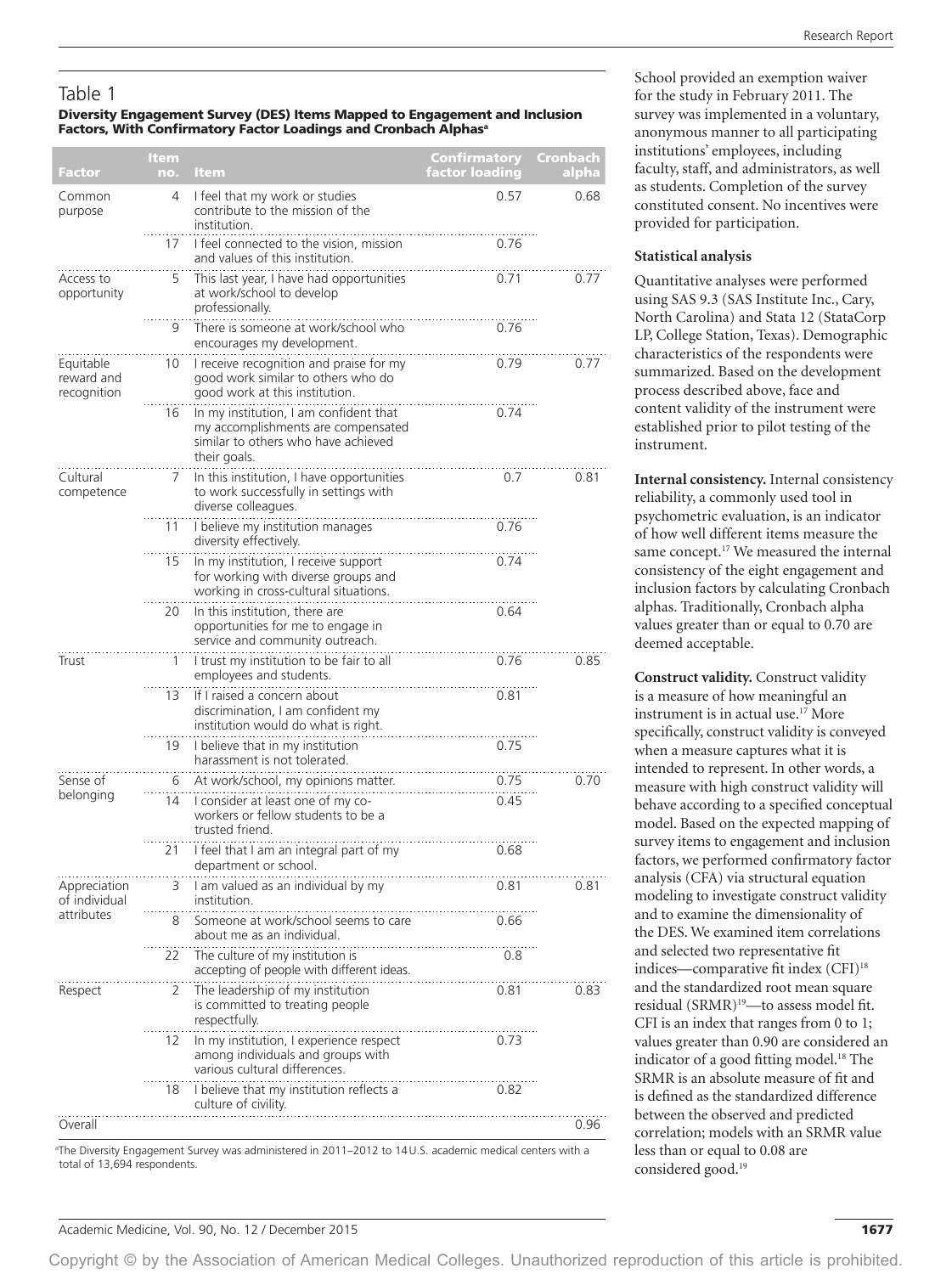We also examined the ability of the DES to distinguish between institutions with higher and lower degrees of engagement and inclusion of their respondents. First, we calculated a mean score for each factor by institution and a separate grand mean DES score for each institution (where a higher score represents a more positive response and thus a greater degree of engagement). Next, we created a graphic display for each factor that arrayed mean institutional scores in ascending order. This display provided a visual method to examine the ability of the DES to distinguish between institutions with higher and lower degrees of engagement and inclusion. Then, we conducted a cluster analysis based on the grand mean DES score for each institution to determine whether patterns, observed graphically, resulted in different statistical clusters of institutions. Cluster analysis is a set of techniques designed to place objects into groups, suggested by the data, such that an object in a given cluster is more like other objects in that same cluster than objects in another cluster.<sup>20</sup> We examined tree plots to determine the appropriate number of clusters. Using a complete linkage approach, we determined each institution's cluster membership based on its grand mean DES score.

We also sought to demonstrate the instrument's usefulness in understanding specific disparities within a given institution by distinguishing between the experiences of different demographic groups. As one example of this type of analysis, first, we calculated differences in mean item scores for black respondents and white respondents within each institution. Next, for each item we ranked each academic medical center separately

on the black respondent mean scores (ordered from highest to lowest) and the observed disparity (white respondent mean score − black respondent mean score) (ordered from lowest to highest) and calculated a Spearman correlation for the two rankings. We performed a separate analysis for each item. We repeated this graphical and statistical analysis using the grand mean of all DES items for black respondents and for white respondents at each institution.

**Criterion validity.** As a final step in assessing the utility of the DES, we examined criterion validity, which is a measure of how well a construct predicts an outcome based on information from other variables.17 Here, we examined differences in DES factor mean scores based on key respondent characteristics suggested by the literature, such as race/ethnicity, gender, and sexual orientation. Respondents had the opportunity to self-identify as lesbian, gay, bisexual, transgender, queer, questioning, asexual, or other. For purposes of analysis and reporting we collapsed these responses into one category labeled LGBTQ.

### Results

Broad representation across each region of the United States was obtained through the 13,694 respondents to the DES. The average response rate across the 14 participating institutions was  $26.7\%$  (SD = 9.5), and institutional response rates ranged from 11% to 46%. (One institution did not provide the total number of possible respondents.) Approximately 66% ( $n = 8,435$ ) of the respondents were female, and most were white  $(75\%; n = 9,496)$ . Most respondents reported heterosexual orientation (87%;  $n = 11,847$ ). Duration of employment was equally distributed between respondents who reported less than five years  $(50\%; n = 6,338)$ and those who reported five years or more (50%;  $n = 6,364$ ) at their current institution.

### **Internal consistency**

The Cronbach alphas for the eight engagement and inclusion factors of the DES ranged from 0.68 to 0.85 (Table 1), with an overall Cronbach alpha of 0.96. The factors demonstrated acceptable levels of internal consistency reliability, with the exception of one factor which was marginal (common purpose: Cronbach alpha  $= 0.68$ ).

### **Construct validity**

CFA resulted in a CFI of 0.917 and an SRMR of 0.038. Both indices indicate an acceptable model fit and support our mapping of items to engagement and inclusion factors. An examination of item correlations with the latent constructs from CFA indicated that in general all items correlated well with the constructs they were intended to measure, with only three items (items 4, 14, and 20) having slightly lower correlations than desired (Figure 1). CFA results also revealed satisfactory loadings for all the items (Table 1). Similar to the results found in the item correlations and latent constructs, items 4 and 14 had slightly lower factor loadings than the other items; however, they were still within the threshold of  $acceptability$  (loading scores  $> 0.4$ ).

The graphical displays of institutions' mean engagement and inclusion factor scores clearly delineated institutions with higher, middle, and lower degrees of engagement and inclusion by their respondents (Figure 2). The formal cluster



Figure 1 Confirmatory factor analysis for the Diversity Engagement Survey (DES). Comparative fit index = 0.917. Standardized root mean squared residual = 0.038. All coefficients significant at  $P < .001$ . In this figure, the top row illustrates the eight engagement and inclusion factors of the DES as latent constructs. The second row presents the item correlations with latent constructs for each item (I) included in the third row. The fourth row illustrates the error (e) terms fit in the confirmatory factor analysis. See Table 1 for the full text of the DES items.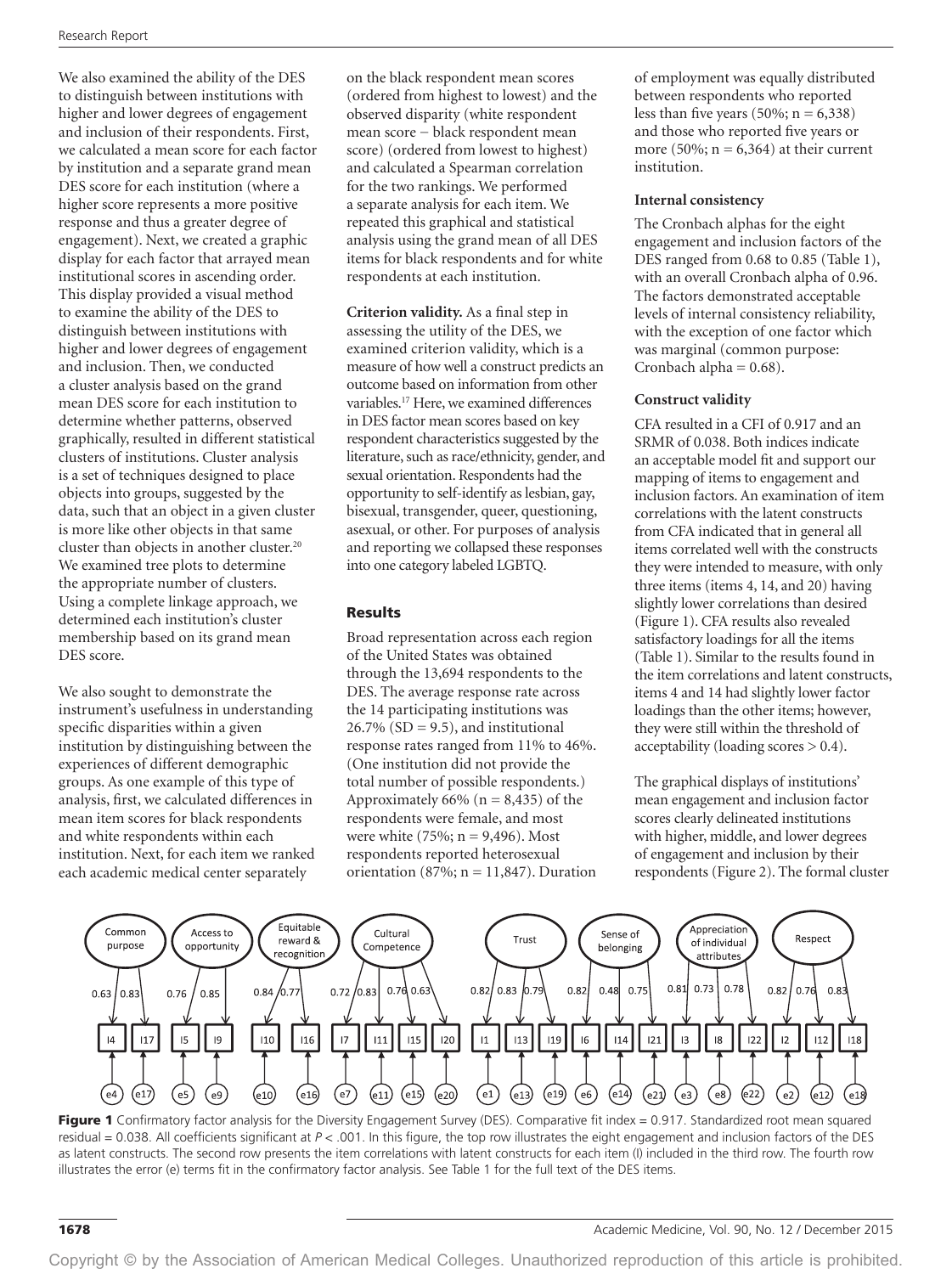

Figure 2 Mean factor scores and institution cluster membership by engagement and inclusion factor for 14U.S. academic medical centers, Diversity Engagement Survey (DES), 2011–2012. Each point represents a single institution; that institution's study-assigned ID number appears below the point. Cluster analysis was based on each institution's grand mean DES score for all 22 survey items. Clusters 1, 2, and 3 refer to statistical groupings of institutions with higher, middle, and lower degrees of engagement and inclusion by their respondents, respectively. For DES items by factor, see Table 1.

Copyright © by the Association of American Medical Colleges. Unauthorized reproduction of this article is prohibited.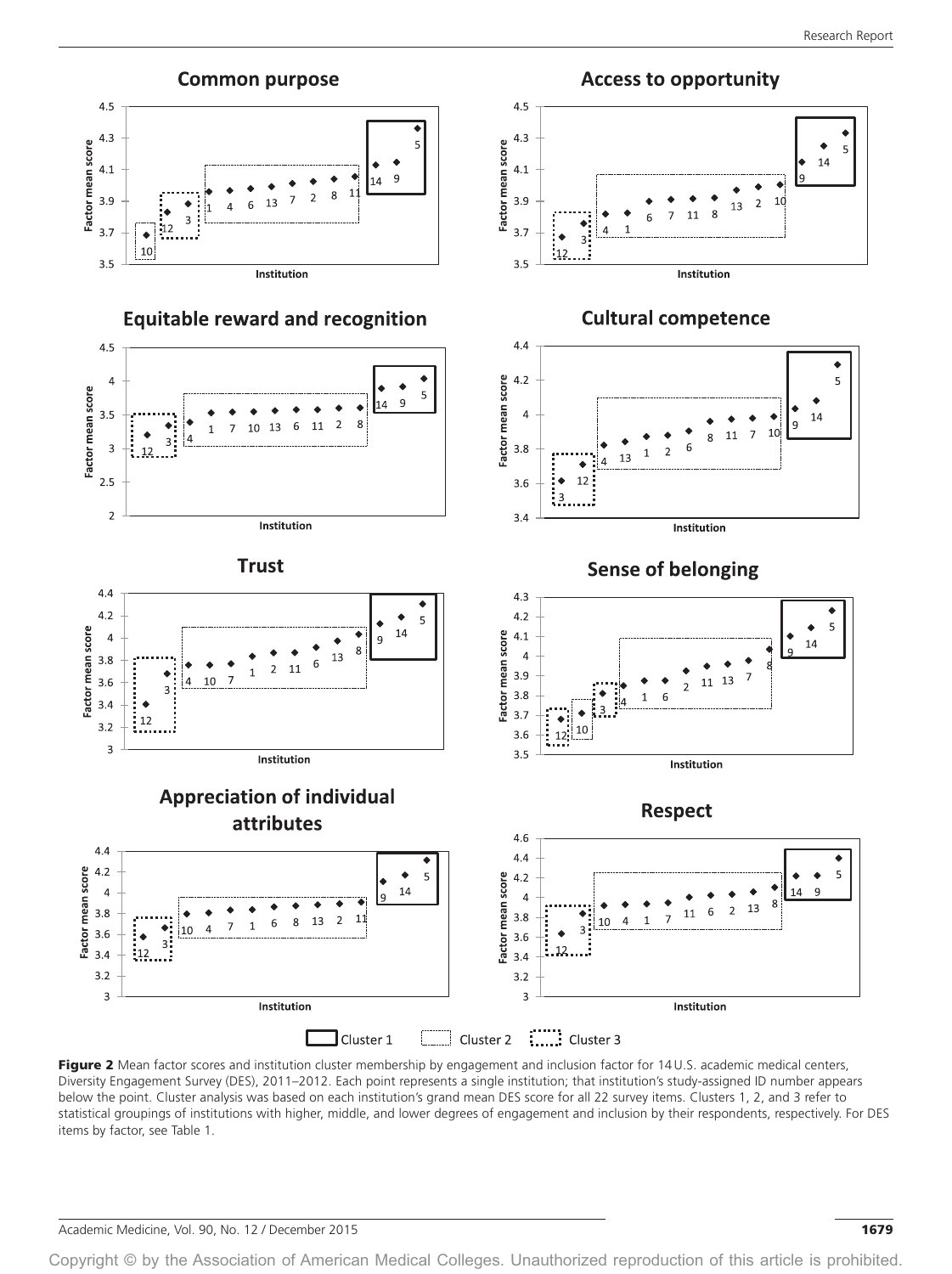analysis based on institutions' grand mean DES scores similarly yielded three distinct clusters of institutions, which accounted for 98% of the variation in the eigenvalues. Figure 2 illustrates the high degree of correspondence between the formal cluster analysis based on the grand mean DES and the graphical rankings of institutional performance on each factor.

We also found that greater disparity between black and white respondents at the institutional level was strongly correlated with lower black respondent scores. Spearman correlations for institutional rankings based on disparities and institutional rankings based on black respondent mean item scores ranged from 0.70 to 0.95 and were statistically significant for all items except 4 and 14 (see Supplemental Digital Table 1 at <http://links.lww.com/ACADMED/A303>). Similar findings based on the analysis for the grand mean of all items are illustrated in Figure 3. This figure also shows that there was great variability in both observed disparities and grand mean DES scores for black respondents. For only two institutions, the disparities favored black respondents (i.e., black respondents had higher grand mean DES scores than white respondents).

### **Criterion validity**

Analysis of the responses by demographic group revealed that black respondents and Hispanic/Latino respondents had

lower mean factor scores than white respondents. Female respondents had lower mean factor scores than male respondents (Table 2). Respondents who reported their orientation as LGBTQ had lower mean factor scores than those who reported heterosexual orientation. This pattern persisted when analyses were restricted to respondents from institutions belonging to the highest cluster of engagement according to cluster analysis (results not shown).

### **Discussion**

Our findings suggest that the DES produces useful, reliable, and valid measurements of key phenomena essential to conditions that support diversity, engagement, and inclusion in academic medical centers. Additionally, the DES lends itself to both composite and subgroup analyses, which serve complementary yet distinct functions. The overall institutional scores support ranking and benchmarking, whereas subgroup analysis allows focused investigation about root causes that may be used in developing improvement plans. For example, if both an institution's overall and subgroup scores for a given factor or item are equally low, changes in organization-wide policy may be needed. On the other hand, if the overall score is high but a subgroup score is low, a policy targeting the subgroup may be appropriate.



Figure 3 Institution-level analysis of the relation of the observed disparity between black and white respondents' grand mean Diversity Engagement Survey (DES) scores to the grand mean DES score for black respondents. Each point represents 1 of the 14 participating U.S. academic medical centers; that institution's study-assigned ID number appears below the point. Pearson  $\rho = 0.80$ . "Favors blacks respondents" indicates that the black respondents at the institution had a higher grand mean DES score than the white respondents. "Favors whites respondents" indicates that white respondents at the institution had a higher grand mean DES score than the black respondents.

Overall, the Cronbach alpha results indicate that the DES is a reliable instrument. One possible explanation for the marginally low Cronbach alpha of the common purpose factor may be violation of the essential tau equivalence assumption, $21$  which is suggested because the observed variances of the two items comprising this factor were significantly different (data not shown). However, violation of this assumption usually leads to underestimation of the alpha coefficient, so it is reasonable to assume that the reported coefficient represents a lower bound for the true value. Because the entire DES has face validity based on existing literature and vetting with the review panel, we have chosen to retain the common purpose factor in the survey. Nonetheless, we will continue to monitor this factor closely as the DES is rolled out to more academic medical centers.

Additionally, we have demonstrated both construct and criterion validity. Fit indices from the CFA were acceptable, indicating appropriate model fit. Consistent with the literature, $22-26$  we found that black, Hispanic/Latino, female, and LGBTQ respondents had lower degrees of engagement than their counterpart respondents. We also found that the DES consistently separated participating institutions into three distinct clusters based on the grand mean DES score, supporting the instrument's promise as a benchmarking tool to measure the progress of diversity interventions among academic medicine institutions.

The within-institution analysis revealed large variation in disparities for black and white respondents, suggesting the importance of future studies to determine how institutional characteristics, culture, and programming are related to observed disparities. The results of the withininstitution analysis also suggest that when there is a disparity between black and white respondents, the difference occurs because black individuals are reporting lower degrees of engagement and inclusion than white individuals We also found that institutions with the highest levels of engagement generally had higher engagement scores for black respondents and lower observed disparities between black and white respondents, compared with institutions with the lowest levels of engagement.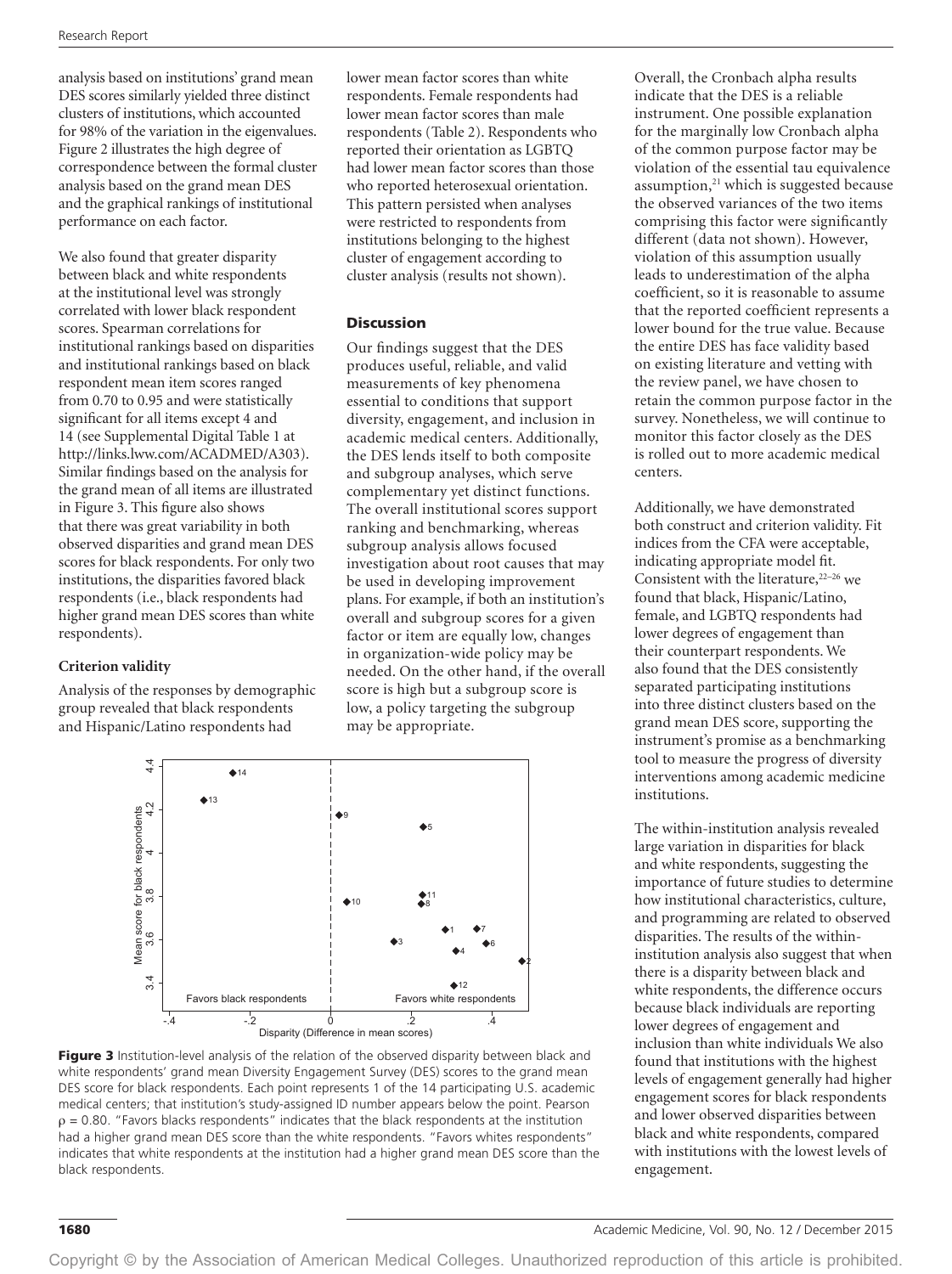# Table 2

#### Diversity Engagement Survey (DES) Mean Engagement and Inclusion Factor Scores by Selected Respondent Characteristicsª

|                              | <b>Common purpose</b>                      |                                   |                        | <b>Access to opportunity</b> |  |
|------------------------------|--------------------------------------------|-----------------------------------|------------------------|------------------------------|--|
|                              |                                            | Significant<br>group              |                        | <b>Significant</b><br>group  |  |
| Characteristic               | Mean (SD) <sup>b</sup>                     | differences <sup>c</sup>          | Mean (SD) <sup>b</sup> | differences <sup>c</sup>     |  |
| Gender                       |                                            |                                   |                        |                              |  |
| A. Female                    | 3.98(0.81)                                 | A vs B                            | 3.88(0.97)             | A vs B                       |  |
| B. Male                      | 4.08(0.84)                                 |                                   | 3.97(0.97)             |                              |  |
| <b>Race/ethnicity</b>        |                                            |                                   |                        |                              |  |
| A. Asian                     | 4.09(0.79)                                 | A vs (B, C, D, E)                 | 4.06(0.86)             | A vs $(B, C, D, E)$          |  |
| B. Black/African American    | 3.89(0.88)                                 | B vs E                            | 3.75(1.06)             | B vs E                       |  |
| C. Hispanic/Latino           | 3.95(0.90)                                 | C vs E                            | 3.79(1.03)             | C vs E                       |  |
| D. Other                     | 3.86(0.90)                                 | D vs E                            | 3.72(1.14)             | D vs E                       |  |
| E. White                     | 4.03(0.80)                                 |                                   | 3.93(0.95)             |                              |  |
| <b>Sexual orientation</b>    |                                            |                                   |                        |                              |  |
| A. LGBTO                     | 3.83(0.92)                                 | A vs B                            | 3.81 (0.98)            | A vs $(B, C)$                |  |
| <b>B.</b> Heterosexual       | 4.03(0.81)                                 | B vs C                            | 3.93(0.97)             | B vs C                       |  |
| C. Missing/refused to answer | 3.80(1.09)                                 |                                   | 3.54(1.22)             |                              |  |
|                              | <b>Equitable reward</b><br>and recognition |                                   |                        | <b>Cultural competence</b>   |  |
|                              |                                            | <b>Significant</b>                |                        | <b>Significant</b>           |  |
| Characteristic               | Mean (SD) <sup>b</sup>                     | group<br>differences <sup>c</sup> | Mean (SD) <sup>b</sup> | group                        |  |
| Gender                       |                                            |                                   |                        | differences <sup>c</sup>     |  |
|                              |                                            |                                   |                        |                              |  |
| A. Female                    | 3.47(1.05)                                 | A vs B                            | 3.86(0.73)             | A vs B                       |  |
| B. Male                      | 3.67 (1.08)                                |                                   | 3.97(0.76)             |                              |  |
| <b>Race/ethnicity</b>        |                                            |                                   |                        |                              |  |
| A. Asian                     | 3.79 (1.02)                                | A vs (B, C, D, E);                | 4.01(0.75)             | A vs $(B, C, D, E)$ ;        |  |
| B. Black/African American    | 3.34(1.11)                                 | B vs E;                           | 3.67(0.83)             | B vs $(C, E)$ ;              |  |
| C. Hispanic/Latino           | 3.43(1.13)                                 | $C$ vs $(D, E)$ ;                 | 3.79(0.85)             | $C$ vs $E$ ;                 |  |
| D. Other                     | 3.30(1.22)                                 | D vs E                            | 3.71(0.87)             | D vs E                       |  |
| E. White                     | 3.55(1.04)                                 |                                   | 3.93(0.71)             |                              |  |
| <b>Sexual orientation</b>    |                                            |                                   |                        |                              |  |
| A. LGBTQ                     | 3.35(1.12)                                 | A vs B;                           | 3.71(0.81)             | A vs B;                      |  |
| <b>B.</b> Heterosexual       | 3.56(1.06)                                 | B vs C                            | 3.92(0.73)             | B vs C                       |  |
| C. Missing/refused to answer | 3.25(1.19)                                 |                                   | 3.68(0.99)             |                              |  |
|                              | <b>Trust</b>                               |                                   |                        | <b>Sense of belonging</b>    |  |
|                              |                                            | Significant                       |                        | <b>Significant</b>           |  |
|                              |                                            | group                             |                        | group                        |  |
| Characteristic               | Mean (SD) <sup>b</sup>                     | differences <sup>c</sup>          | Mean (SD) <sup>b</sup> | differences <sup>c</sup>     |  |
| Gender                       |                                            |                                   |                        |                              |  |
| A. Female                    | 3.77(0.90)                                 | A vs B                            | 3.88(0.76)             | A vs B                       |  |
| B. Male                      | 4.00(0.88)                                 |                                   | 3.99(0.80)             |                              |  |
| <b>Race/ethnicity</b>        |                                            |                                   |                        |                              |  |
| A. Asian                     | 4.05(0.79)                                 | A vs $(B, C, D, E)$               | 4.00(0.72)             | A vs $(B, C, D, E)$          |  |
| B. Black/African American    | 3.57(0.95)                                 | B vs (C, E)                       | 3.77(0.78)             | B vs E                       |  |
| C. Hispanic/Latino           | 3.68(1.00)                                 | C vs E                            | 3.80(0.83)             | C vs E                       |  |
| D. Other                     | 3.58(1.07)                                 | D vs E                            | 3.73(0.91)             | D vs E                       |  |
| E. White                     | 3.88 (0.87)                                |                                   | 3.94(0.76)             |                              |  |
| <b>Sexual orientation</b>    |                                            |                                   |                        |                              |  |
| A. LGBTQ                     | 3.60 (1.01)                                | A vs B                            | 3.75 (0.84)            | A vs B                       |  |
| <b>B.</b> Heterosexual       | 3.87(0.88)                                 | B vs C                            | 3.94(0.77)             | B vs C                       |  |
| C. Missing/refused to answer | 3.65(1.14)                                 |                                   | 3.72(1.02)             |                              |  |
|                              |                                            |                                   |                        | (Table continues)            |  |

Copyright © by the Association of American Medical Colleges. Unauthorized reproduction of this article is prohibited.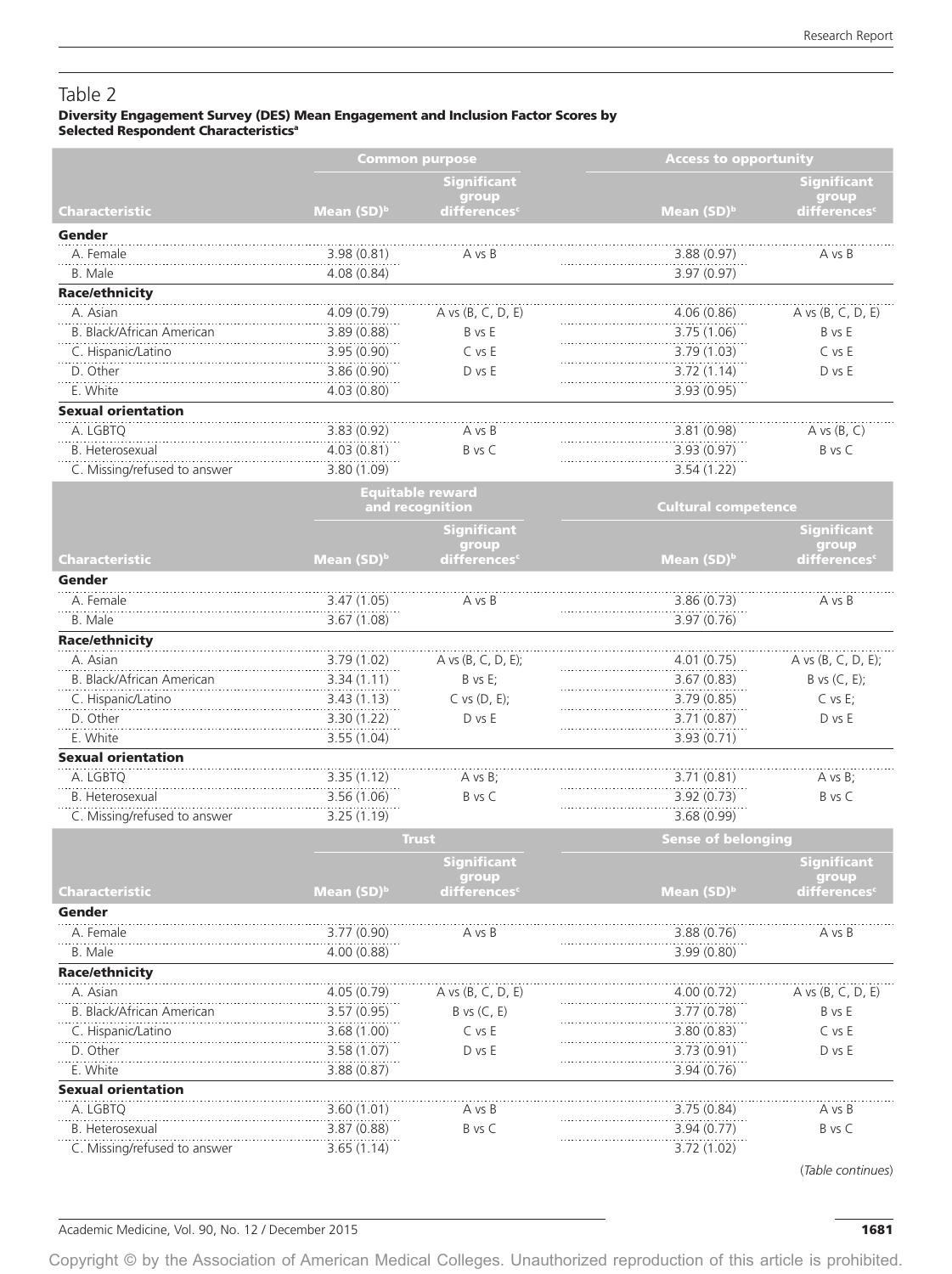# Table 2

(Continued)

|                              | <b>Appreciation of individual</b><br>attributes |                                                         | <b>Respect</b>         |                                                         |
|------------------------------|-------------------------------------------------|---------------------------------------------------------|------------------------|---------------------------------------------------------|
| <b>Characteristic</b>        | Mean $(SD)^b$                                   | <b>Significant</b><br>group<br>differences <sup>c</sup> | Mean (SD) <sup>b</sup> | <b>Significant</b><br>group<br>differences <sup>®</sup> |
| Gender                       |                                                 |                                                         |                        |                                                         |
| A. Female                    | 3.83(0.82)                                      | A vs B                                                  | 3.93(0.77)             | A vs B                                                  |
| B. Male                      | 3.94(0.87)                                      |                                                         | 4.09(0.78)             |                                                         |
| <b>Race/ethnicity</b>        |                                                 |                                                         |                        |                                                         |
| A. Asian                     | 4.02 (0.78)                                     | A vs $(B, C, D, E)$                                     | 4.12(0.73)             | A vs $(B, C, D, E)$                                     |
| B. Black/African American    | 3.73(0.87)                                      | B vs E                                                  | 3.75(0.82)             | B vs (C, E)                                             |
| C. Hispanic/Latino           | 3.76(0.92)                                      | C vs (D, E)                                             | 3.88(0.86)             | C vs (D, E)                                             |
| D. Other                     | 3.65(1.00)                                      | D vs E                                                  | 3.74(0.95)             | D vs E                                                  |
| E. White                     | 3.88(0.82)                                      |                                                         | 4.01(0.74)             |                                                         |
| <b>Sexual orientation</b>    |                                                 |                                                         |                        |                                                         |
| A. LGBTQ                     | 3.67(0.92)                                      | A vs B                                                  | 3.76(0.89)             | A vs B                                                  |
| B. Heterosexual              | 3.89(0.83)                                      | B vs C                                                  | 4.00(0.76)             | B vs C                                                  |
| C. Missing/refused to answer | 3.64(1.06)                                      |                                                         | 3.74(1.07)             |                                                         |

Abbreviation: LGBTQ indicates lesbian, gay, bisexual, transgender, queer.

a The Diversity Engagement Survey was administered in 2011–2012 to 14U.S. academic medical centers with a total of 13,694 respondents.

<sup>b</sup>Mean scores could range from 1 to 5, with higher scores indicating greater feelings of engagement and inclusion among respondents. For items that are included in each factor, see Table 1.

c For each factor, the *P* value from ANOVA is statistically significant at the *P* < .001 level, indicating that there is at least one difference between groups. Group difference significance was estimated using least squares means and adjusted for multiple testing. All listed differences are significant at least at the *P* < .05 level. As an example of interpretation: For race/ethnicity, A vs (B, C, D, E) indicates that respondents who self-identified as Asian have a significantly different mean factor score than those of respondents who self-identified as black/African American, Hispanic/Latino, other, or white.

It should be noted that our sample of 14 institutions is not necessarily representative of the entire population of academic medical centers in the United States. For example, institutions that are experiencing diversity challenges or those that have been particularly active in promoting and integrating diversity may have selected to participate. However, concern about selection bias is somewhat mitigated because a significant number of institutions clustered in the middle range of scores. Nonetheless, because of concern about selection bias, we did not examine the relation between grand mean DES scores and institutional characteristics. Such studies will be appropriate as larger, representative samples of institutions become available. In addition, in-depth case studies of selected higher- and lowerperforming institutions may yield findings to inform future interventions.

### Conclusion

To build institutional capacity for diversity, institutions must start with an understanding of the extent to which

their various groups feel included and engaged.25 This study shows that the DES provides a way of measuring the conditions through which the institutional culture fosters engagement and inclusion. As a diagnostic tool, it allows institutions to assess their engagement and inclusion efforts and helps them develop a strategy for achieving their diversity goals. As a benchmarking tool, the DES distinguishes institutions in their progress toward engagement and inclusion. Overall, the DES can support academic medical centers in assessing and building their institutional capacity to adapt and innovate during this time of transformation across all domains of health care and academic medicine in the United States.

*Funding/Support:* Research in the publication was partially supported by the University of Massachusetts Center for Health Equity Intervention Research (CHEIR) (NIH award # P60MD006912) and the National Center for Advancing Translational Sciences of the National Institutes of Health under award number UL1TR000161.

*Other disclosures:* None reported.

*Ethical approval:* Deemed exempt, University of Massachusetts Medical School institutional review board, February 25, 2011, reference number 14148.

*Disclaimer:* The content is solely the responsibility of the authors and does not necessarily represent the official views of the NIH.

*Previous presentations:* Portions of this research were presented in Association of American Medical Colleges (AAMC) Diversity Engagement Survey Webinars in March 2013 and March 2014; at the AAMC Roundtable on Organizational Inclusion, Washington, DC, June 2013; and the Annual Group on Diversity and Inclusion/Group on Faculty Affairs Conference, Indianapolis, Indiana, August 2012.

**S.D. Person** is associate professor, Department of Quantitative Health Sciences, University of Massachusetts Medical School, Worcester, Massachusetts.

**C.G. Jordan** is associate vice chancellor, Diversity and Inclusion, and assistant professor, Departments of Nursing, Psychiatry, and Quantitative Health Sciences, University of Massachusetts Medical School, Worcester, Massachusetts.

J.J. Allison is associate vice provost, Health Disparities Research, and vice chair and professor, Department of Quantitative Health Sciences, University of Massachusetts Medical School, Worcester, Massachusetts.